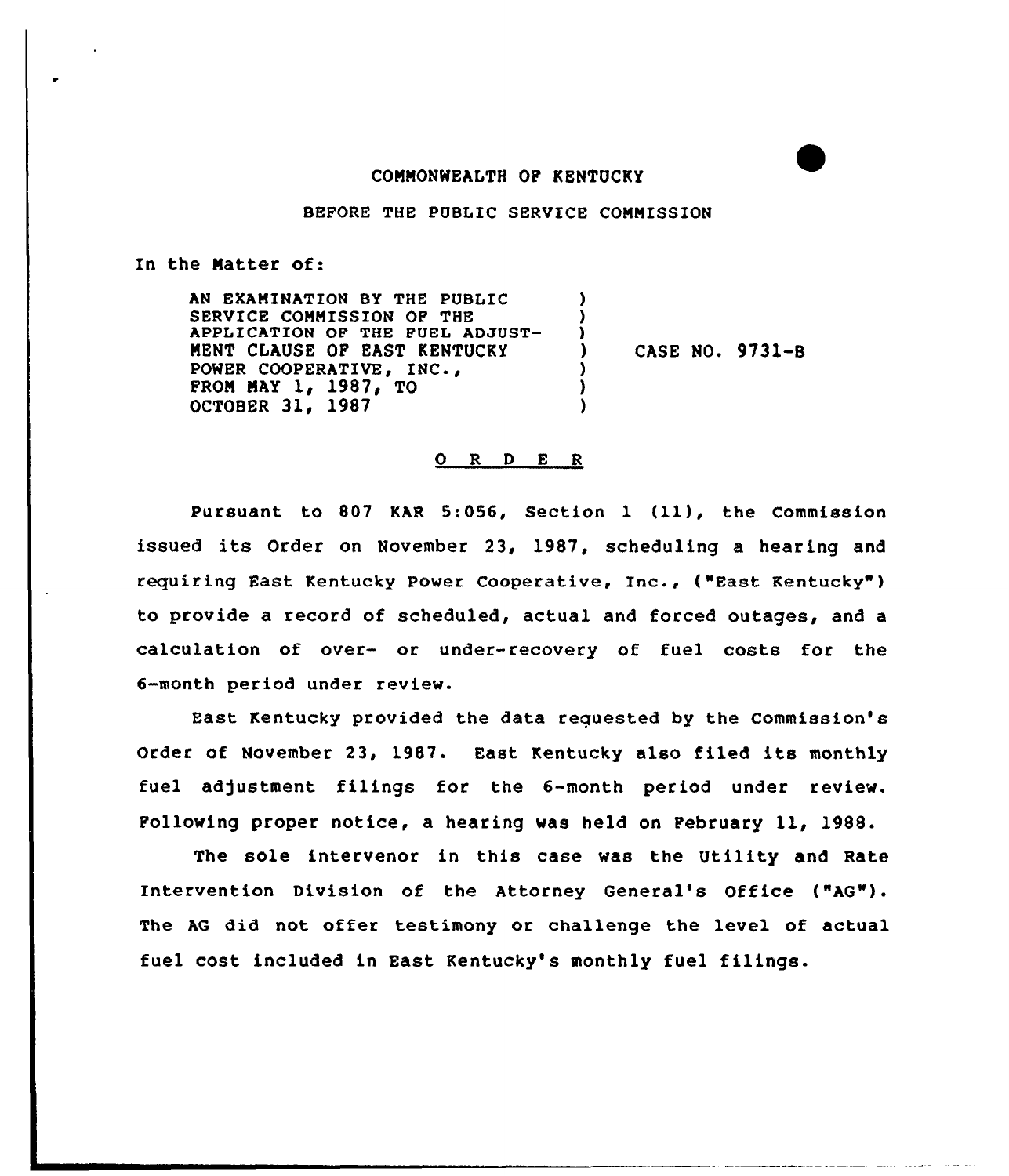In its Order issued on April 28, 1987, the Commission fixed East Kentucky's base fuel cost at 13.28 mills per Kwh. The Commission's review of East Kentucky's monthly fuel clause filings shows that the actual fuel cost. incurred for the 6-month period under review ranged from a low of 12.14 mills in May 1987 to a high of 12.37 mills in June 1987< with a 6-month average of 12.26 mills. The commission's review of the record in this case, the coal market conditions during this period and the data filed in support of the fuel adjustment clause rates indicate that the actual fuel costs included in the monthly fuel adjustment clause filing were reasonable.

The Commission, having considered the evidence of record and being advised, is of the opinion and finds that East Kentucky has complied in all material respects with the provisions of 807 KAR 5:056.

IT IS THEREFORE ORDERED that the charges and credits billed by East Kentucky through the fuel adjustment clause for the period May 1, 1987, through october 31, 1987, be and they hereby are approved.

 $-2-$ 

and states